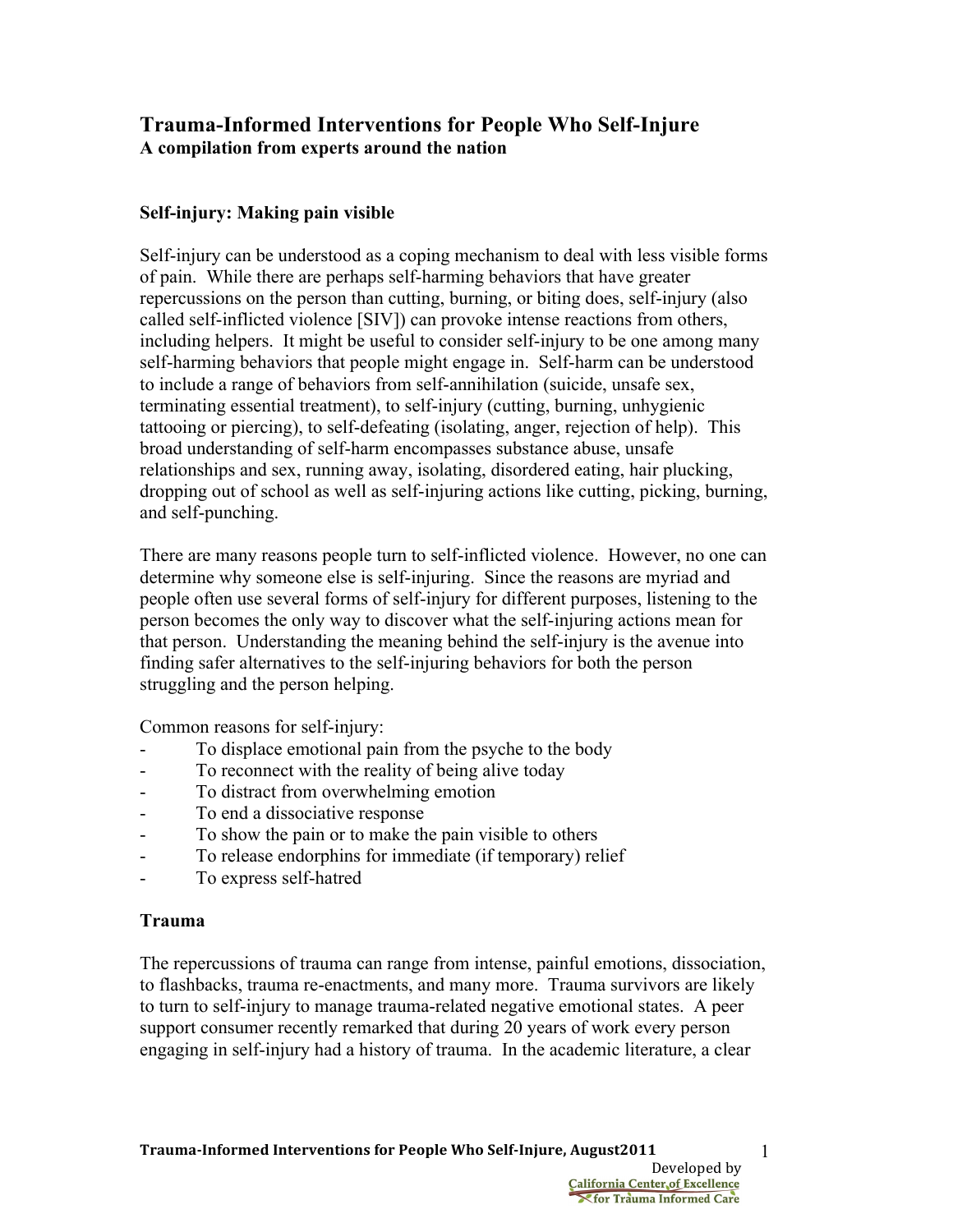association between child maltreatment, especially child sexual abuse, and selfinjuring has been established.<sup>1</sup>

## **Traditional approaches**

Traditionally, much of the available help for people who self-injure has been shame-based. Perhaps this is because many people find self-injury an out-ofcontrol and repulsive act and, therefore, something needing to be controlled and stopped. However, when a person with self-injury feels that the helpers are trying to control her behavior, it may drive self-injury behavior more underground and make it more dangerous at times. Emergency or crisis intervention that forces someone to do something they are not ready to do can result in even more shame and increased reliance on behaviors that have developed around shame and pain: self-injury.

## **Behavior contracts**

Many people with self-injury do not respond well to behavior contracts. Often, behavior contracts are one-sided: while the person promises not to self-injure, it is not clear what the person receives in exchange. A harm-reduction approach is recommended as a first line response. If a contract is used, the person struggling with self-injury should be able to either agree or disagree to the terms. If in disagreement, additional information regarding willingness to make changes should be discussed. If the person is not willing to make any changes, a harm-reduction approach is recommended, especially if it was not tried initially.

## **Harm reduction**

Harm reduction ideas are helpful. In other words, helping the person to think of "safer" ways to self injure. For example, a therapist helped a client to develop a "safety kit" that had gauze, Band-Aids, antibacterial ointment, alcohol swabs and other self-care items, so that if she did self-injure, she was less likely to get an infection.

Harm reduction is a much more useful approach than coercive practices. It is important to let the person with the need to self-injure to determine whether they are motivated to stop self-injury. In many cases, there might be other self-harming behaviors that are more pressing or the person might be in an unsafe situation that needs to be addressed first before the self-injury can be tackled. Also, urges to selfinjure might continue for years and decades, so harm reduction approaches can help a person many years later.

 $1$  Lang C, Sharma-Patel K. The Relation Between Childhood Maltreatment and Self-Injury: A Review of the Literature on Conceptualization and Intervention. Trauma, Violence & Abuse [serial online]. January 2011;12(1):23-37.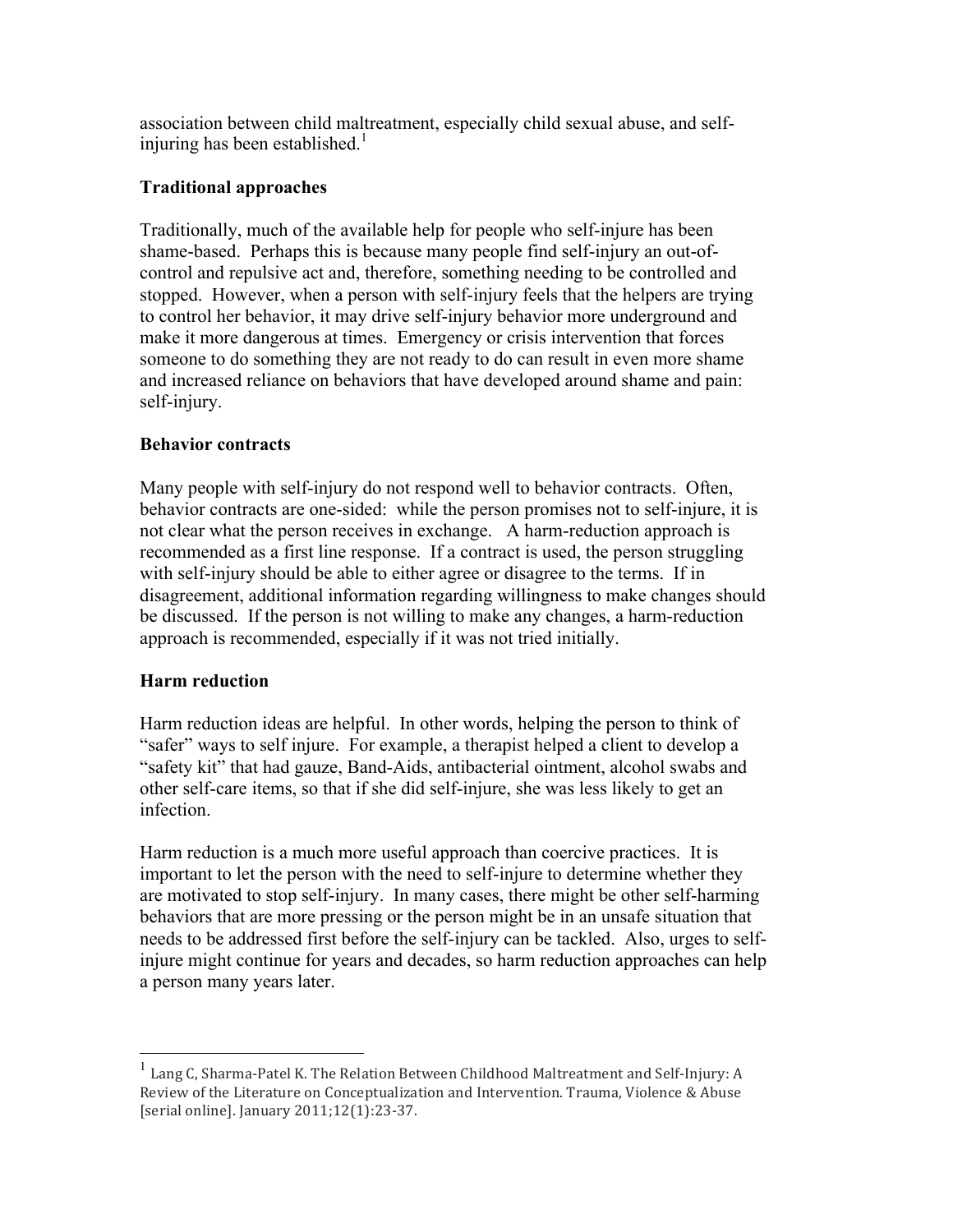In the United Kingdom, there exists assisted self-injury whereby the helper takes precautions, such as making sure razor blades are sterile. A manual from the UK teaches people who live with self-inflicted violence to focus on safety, as much as possible, and tend to themselves after the action. *The Hurt Yourself Less Workbook* is also available for free download at http://studymore.org.uk/hylw.pdf. The *Self Injury Awareness Booklet* (2005) can be downloaded at http://www.firstsigns.org.uk/files/lifesigns-si-awareness-book-2nd-editionrevised.pdf.

## **Asking about self-injury**

The first step to discussing self-injuring behaviors is to ask about them. Some people who are struggling might talk about them directly. However, many others will discuss them in indirect and vague ways.

Asking if the person has self-injured or is likely to self-injure in the future is the most direct route to take. It is also important to understand that choice in disclosing is key to creating a successful connection with the person who is self-injuring. Even if a person declines disclosing self-injuring, it is often helpful to discuss it more broadly as well: "I am glad to hear that you are not concerned with selfinjuring (like cutting, burning, or other forms of self-inflicted violence), but I would like to say that it is a common way people in pain deal with overwhelming emotions, so if you do have any questions, I am here to talk with you about them."

If the person chooses disclosure, ask about how and what self-injury helps *before* talking about stopping. When helpers are not afraid of self-injury and willing to talk about the benefits of self-injury, many clients are slowly able to consider other alternatives and perhaps eventually stop. It might be useful to remember that talking about self-injury is a first step toward managing the behavior.

## Be curious:

- Ask, How does self-injury help?
- Ask, Why now?
- Ask, What might this behavior be trying to express?

Discuss patterns and self-awareness:

- Ask about times when the person was able to resist self-harm.
- Ask if the behavior is getting better (less) or worse (more).
- Ask the person to track the behavior on a calendar to see if it follows a pattern.

Discuss learning new behaviors:

- Make a list of other options that have been successful.
- Make a list of new behaviors to try (see Appendix A).
- Ask for agreement to try an alternative before reverting to self-harm.

3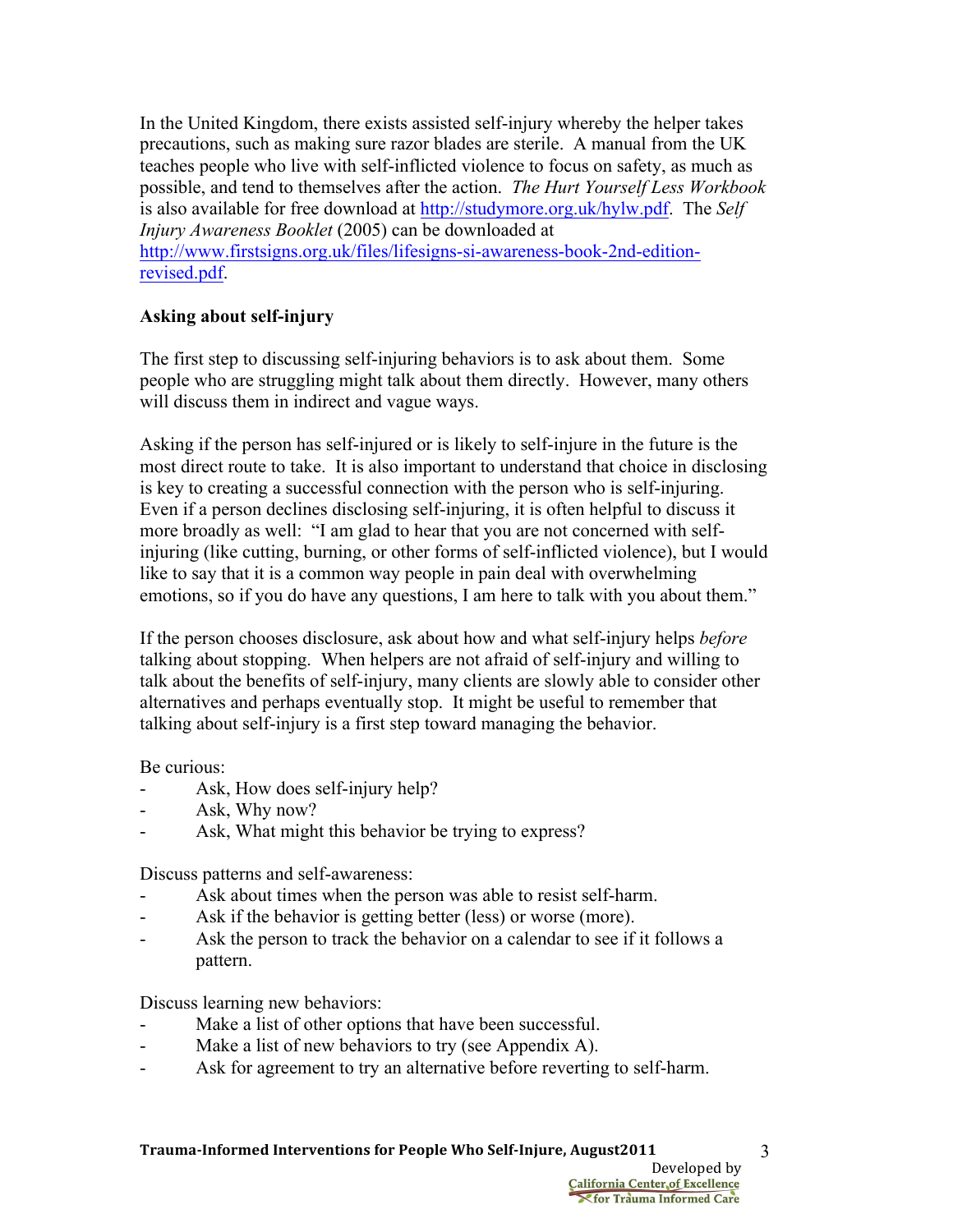## **Hotlines and crisis intervention2**

"My experience has been that I've gotten more useful support from calling a women's crisis hotline (whose purpose is more for interpersonal violence) than I ever got when calling a mental health crisis hot line. For people in my local area who ask me about dealing/coping with self-injury, I still refer them to the women's crisis line than I do the mental health crisis line." - A person who self-injured for more than 30 years from 8 years old:

People who work on hotlines are in a key position to support a person who is asking for help.

### **Priority One: The Person**

In most cases, self-injury is a coping mechanism, not a suicide attempt. The person calling wants support for whatever is driving their need to self-injure. The struggle the person is having should be the priority, not the fact that they self-injure.

Organizationally, there might need to re-assess policies to prevent the immediate reactivity that results in police, ambulances, commitment, restraint and seclusion. It is important to teach about re-traumatization and, potentially, how re-traumatization can leave one liable for causing harm.

## **Priority Two: Informed Choices**

Consumer education on hotlines and how they work, including liabilities and limitations, empowers callers to understand the workings of where they are calling and to make informed choices of their own when talking to hotlines. This can give clarity regarding how to express one's self, develop viable options, and identify the help they need.

### **Priority Three: Stopping a current crisis**

A call where self-injury is threatened focuses the response. A hotline call is often an urgent situation plus anonymity. On the phone no one can see what the caller is actually doing or looking like or the level of injury that may imminently or actually be occurring. While most cases of self-injury do not end a life, there is still potential that suicide is an option. A hotline can assess for suicide, but also immediately shift to person-centered support once the assessment has been made, regardless of the threat of suicide. Grounding techniques to help the person detach from emotional pain and become more centered in the physical reality of the here-and-now often brings relief and provides an alternative to self-injury.

 <sup>2</sup> Parts of this section are adapted from and used by permission of author Jody C. Layton.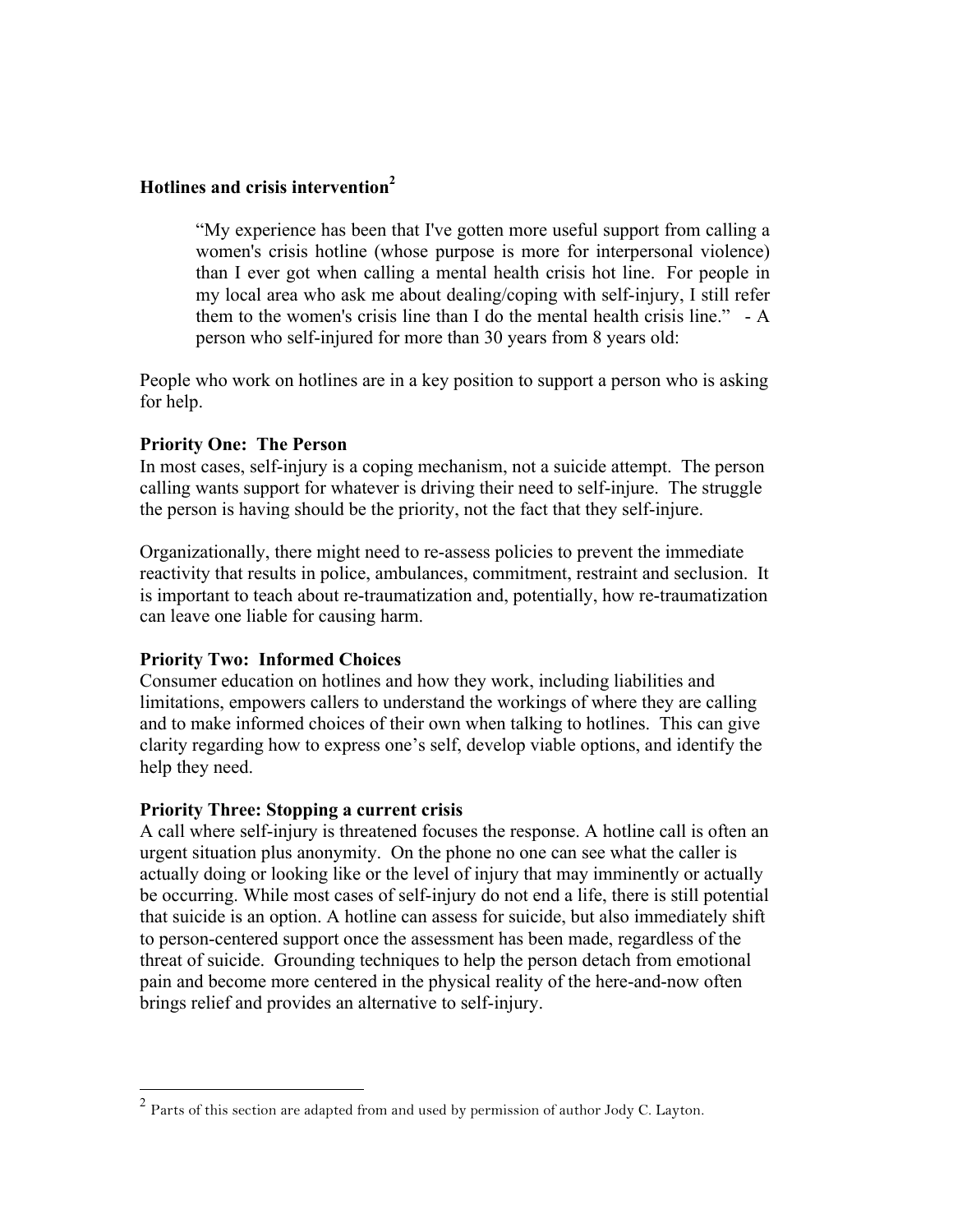If an ambulance or the police are an option, the hotline staff can kindly highlight that, while it sometimes makes sense to engage in extreme behaviors that temporarily end overwhelming negative emotions, extreme interventions like an ambulance are similarly used to temporarily end crisis. Both responses are temporary attempts to solve the current dilemma. Safer solutions are likely to be more productive in the long run.

"In Connecticut, the mental health unit sends a Mobile Crisis team clinician, sometimes with an MD in case they need a Physicians' Emergency Commitment (psychiatric hold). If more urgent, Connecticut now has Crisis Intervention workers riding with police, who have received training and expressed interest in being involved in a Crisis Intervention Team (CIT). That way, the police are on site in case of an emergent situation, but a welltrained clinician can work with the client to see what alternatives there may be." Pat Rehmer, Commissioner, Connecticut Department of Mental Health and Addiction Services.

### **Priority Four: Developing a plan**

When someone calls stating a desire to stop self-injury and to get support to do things differently, the helper can focus on developing a plan.

- First, begin with what has worked in the past. Identifying successes can help the person shift away from hopelessness.
- Second, develop a short-term plan focusing on today: asking for help; identifying a safe person or resource (other than the hotline); making an agreement to call again in a specified amount of time.
- Third, list options for longer-term support (peer support, warm lines, harm reduction, treatment) that the person can think about and perhaps agree to contact during a future call.

Some hotlines create plans with frequent callers that include tailored self-care alternatives that can be discussed as a first response when the person calls the hotline.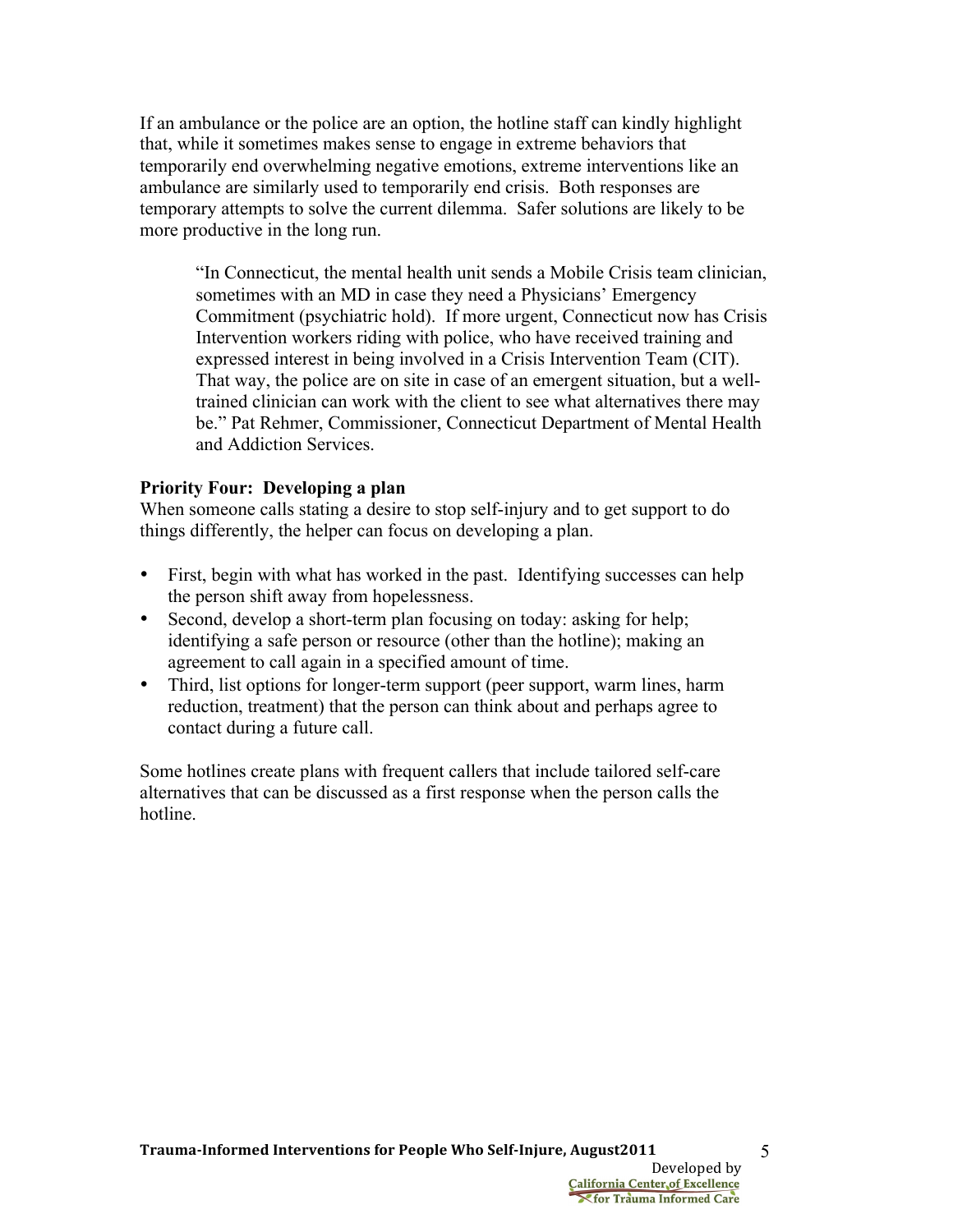### **Resources**

### **Websites:**

Self-Injury Information and Support: http://www.palace.net/~llama/selfinjury/ Healing Self-Injury: healingselfinjury.org UK National Self Harm Network: http://www.nshn.co.uk/resources.html

### **Approaches:**

Trauma-Informed Intentional Peer Support, Shery Mead Engaging Women Trauma Survivors in Peer Support Marsha Linehan Skill Training Manual

### **Publications:**

Women Who Hurt Themselves, Dusty Miller (book) Understanding Self Injury: A Workbook for Adults, Robin Connor (workbook) Self-Injury: Psychotherapy With People Who Engage in Self-Inflicted Violence, Robin Connor (book) The scarred soul: Understanding & ending self-inflicted violence, T. Alderman, (1997) Bodily Harm: The Breakthrough Healing Program for Self- Injurers, Karen Cointerio and Wendy Lader (book) The Tender Cut: Inside the Hidden World of Self-Injury, Patricia A. Adler and Peter Adler (2011) The Hurt Yourself Less Workbook (UK) (workbook) Self Injury Awareness Booklet (UK)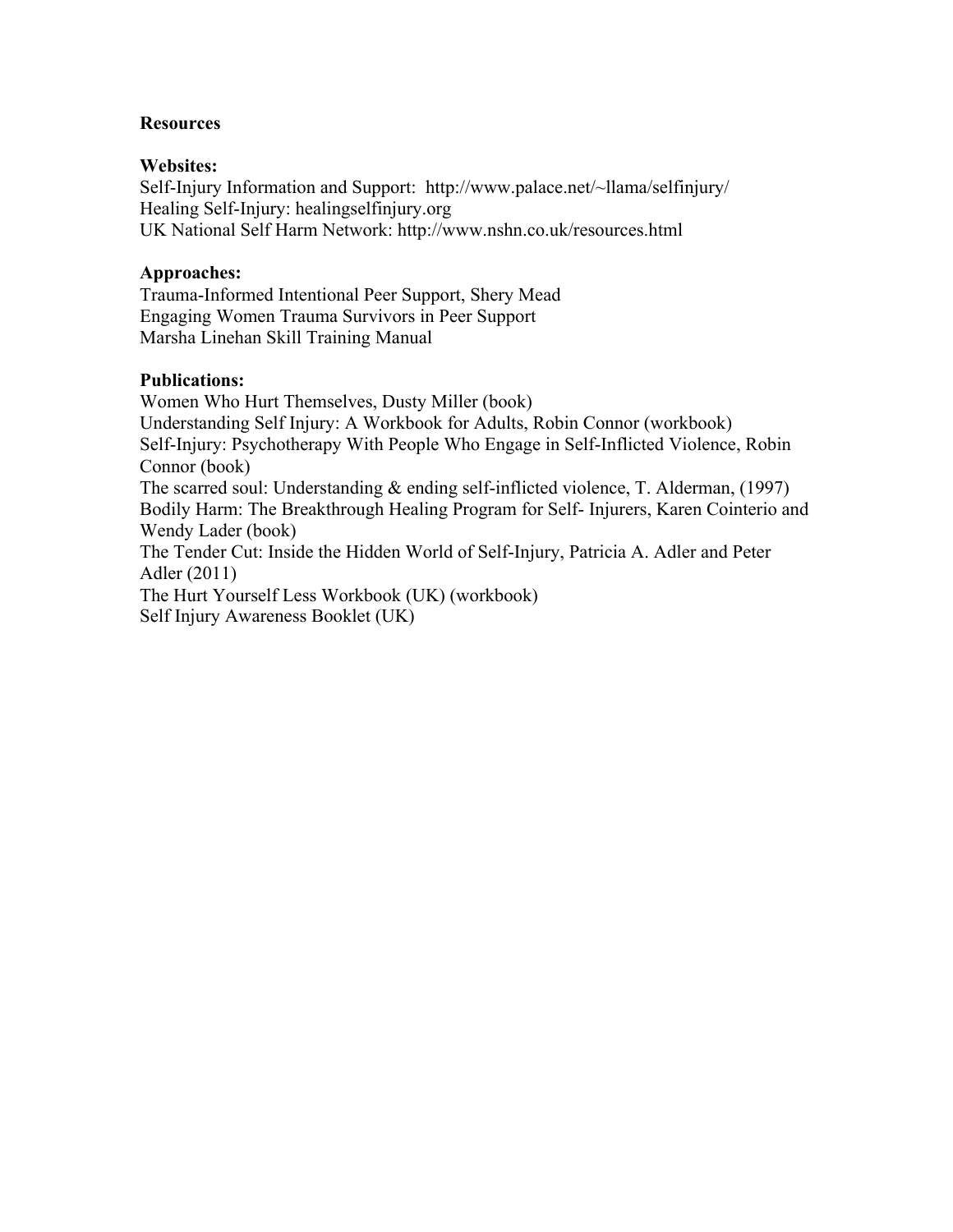If you have any comments regarding this compendium, please contact Gabriella Grant, Director, California Center of Excellence for Trauma Informed Care at gabbygrant@me.com.

#### **Acknowledgements**:

Much of the information found here was developed though a nationwide list-serv on trauma. Those who provided information included:

Beckie Child, MSW Executive Director, Mental Health America of Oregon Director, Peerlink National Technical Assistance Center beckie.child@gmail.com

Cheryl S. Sharp, MSW, ALWF, CPSST Coordinator for Community Integration & Wellness The National Council for Community Behavioral Healthcare 1701 K Street, Suite 400 Washington, D.C. 20006-1526 Ph. 202/684-7457 Fax 202/386-9391

Ruta Mazelis, Sidran Institute (410) 825-8888 ext. 215 ruta.mazelis@sidran.org

Nanette V. Larson, NANETTE.LARSON@illinois.gov Lynette S. Danylchuk, Ph.D. ISSTD Board of Directors ISSTD Professional Training Program Chair ISSTD Volunteer Chair 4 W. 4th Ave., Penthouse B San Mateo, CA 94402-1616 l.danylchuk@usa.net

Jody C. Layton Advocate, Consultant, Coach sea-free@hotmail.com

Pat Rehmer, Commissioner Department of Mental Health and Addiction Services 410 Capitol Avenue Hartford, CT Pat.Rehmer@po.state.ct.us

Colette Anderson, LCSW Chief Executive Officer Western Connecticut Mental Health Network 55 West Main Street, Suite 410 Waterbury, CT 06702 Fax: 203-805-6432 Telephone (203) 805-6403

**Xfor Trauma Informed Care**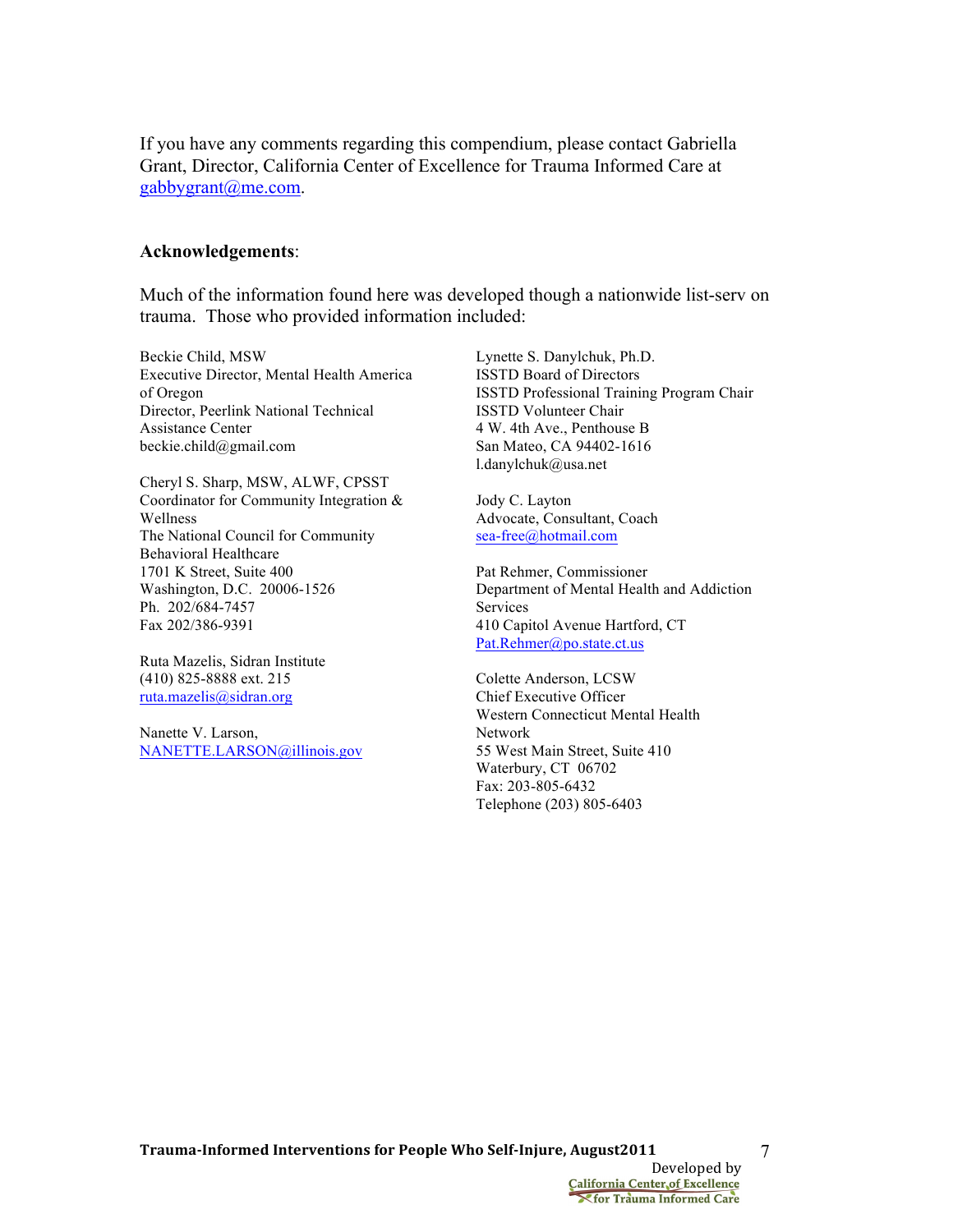Appendix A

## **Coping with Urges to Self-Harm**

This kind of distraction isn't intended to cure the roots of your self-injury; you can't run a marathon when you're too tired to cross the room. These techniques serve, rather, to help you get through an intense moment of badness without making things worse for yourself in the long run. Use these interim methods to show yourself that you can cope with distress without permanently injuring your body. Every time you do you score another point and you make SI that much less likely next time you're in crisis.

Deciding means breaking the cycle, forcing yourself to try new coping methods. You do have to force yourself to do this; it doesn't just come. You can't just think about new ways to cope—when you pick up that knife or that lighter or get ready to hit that wall; you have to make a conscious decision to do something else. Even if you don't make that decision the next time, nothing can take away that moment of mastery. If you choose to hurt yourself next time, you will know that it is a choice, which implies the existence of alternative choices. It takes helplessness out of the equation.

Take a few moments and look behind the urge. What are you feeling? Are you angry? Frustrated? Restless? Sad? Craving the feeling of SI? Depersonalized and unreal or numb? Unfocused? Next, match the activity to the feeling. A few examples:

#### Angry, Frustrated, Restless

(These strategies work better sometimes if you talk to the object you are cutting/tearing/hitting. Start slowly, explaining why you're hurt and angry. It's okay if you end up ranting or yelling; it can help a lot to vent feelings that way.)

- Slash an empty plastic soda bottle or a piece of heavy cardboard or an old shirt or sock.
- Make a soft cloth doll to represent the things you are angry at. Cut and tear it instead of yourself.
- Flatten aluminum cans for recycling seeing how fast you can go. Or break sticks.
- $\bullet$  Hit a punching bag.
- Use a pillow to hit a wall, pillow-fight style or beat up the pillow.
- Rip up an old newspaper or phone book.
- On a sketch or photo of yourself, mark in red ink what you want to do. Cut and tear the picture.
- Make Play-Doh or Sculpey or other clay models and cut or smash them.
- Get a few packages of Silly-Putty or something similar and squeeze it, bounce it off a wall, stretch it, snap it.

Coping With Urges to Self-Harm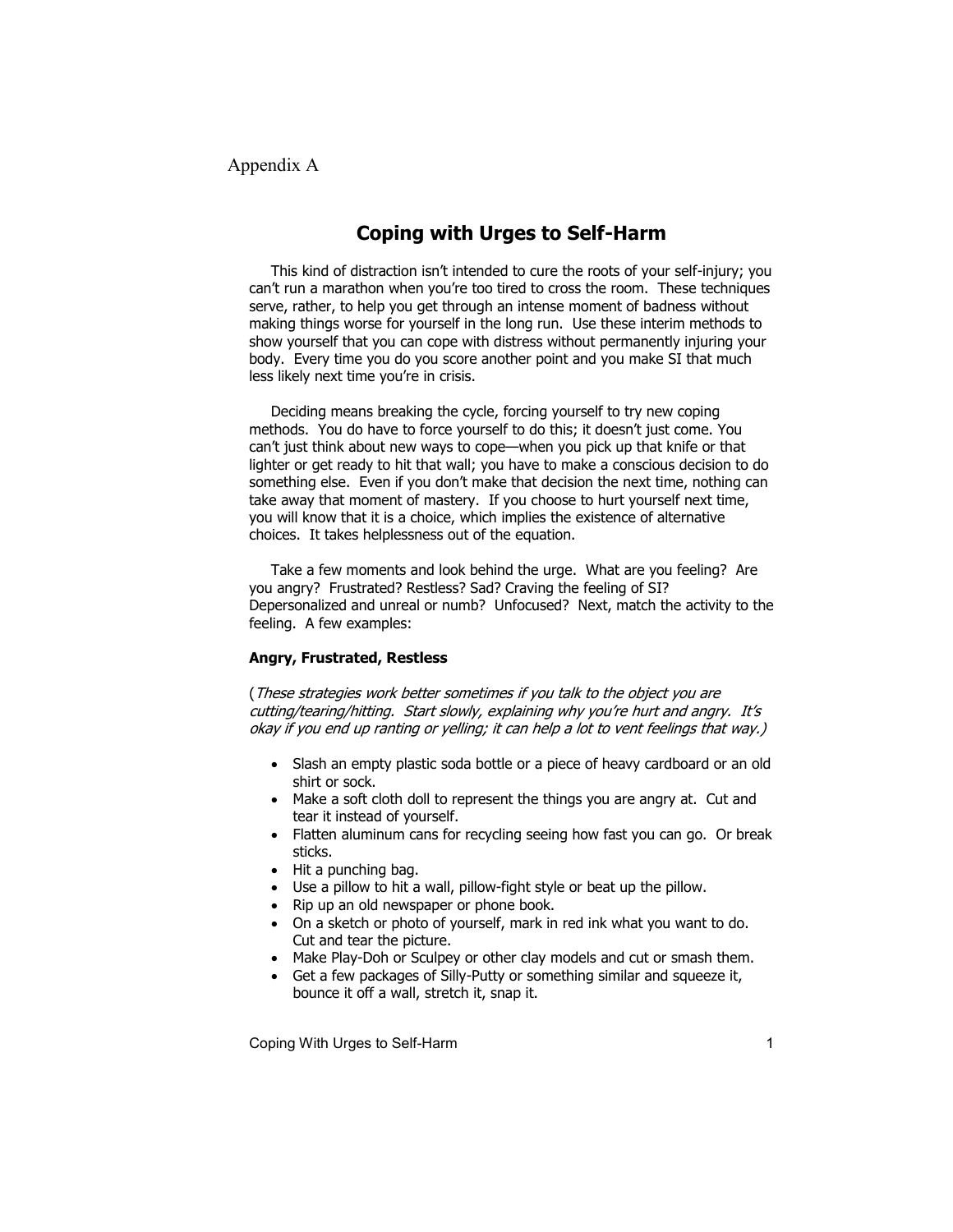- Throw ice into the bathtub or against a brick wall hard enough to shatter it. Throw water balloons at a wall.
- Crank up some music and dance.
- Clean your room (or your whole house).
- Go for a walk/jog/run or play a sport like handball or tennis. Swim laps.
- Stomp around in heavy shoes.
- Squeeze Koosh™ balls (this is really great and can be one in a meeting  $\bullet$ when you're struggling to pay attention. It also helps with anxiety.)

#### Sad, Soft, Melancholy, Depressed, Unhappy

- Do something slow and soothing, like taking a hot bath with bath oil or bubbles, curling up under a comforter with hot cocoa and a good book, pampering yourself somehow-whatever makes you feel taken care of and comforted.
- Light sweet-smelling incense.
- Listen to soothing music.
- Smooth nice body lotion into the parts of yourself you want to hurt. Put Band-Aids on the place you want to hurt.
- Call or visit a friend and just talk about things that you like.
- Make a tray of special treats and tuck yourself into bed with it and watch TV or read.

#### Craving Sensation, Feeling, Depersonalized, Dissociating, Feeling Unreal

Do something that creates a sharp physical sensation:

- Squeeze ice hard (this really hurts) or hold it where you want to burn. It hurts and leaves a slight red mark.
- Put a finger into a frozen food (like ice cream) or in a pitcher of ice, water, and salt for a few seconds.
- Bite into a hot pepper or chew a piece of gingerroot.
- Rub liniment under your nose.
- Slap a tabletop hard.
- Snap your wrist with a rubber band.
- Take a cold bath or shower.
- Stomp your feet on the ground.
- Focus on how it feels to breathe. Notice the way your chest and stomach move with each breath.
- Get a bowl and put several cups of rice (you can color the rice if you want), or sand. Run your hand through the rice/sand.

Coping With Urges to Self-Harm

9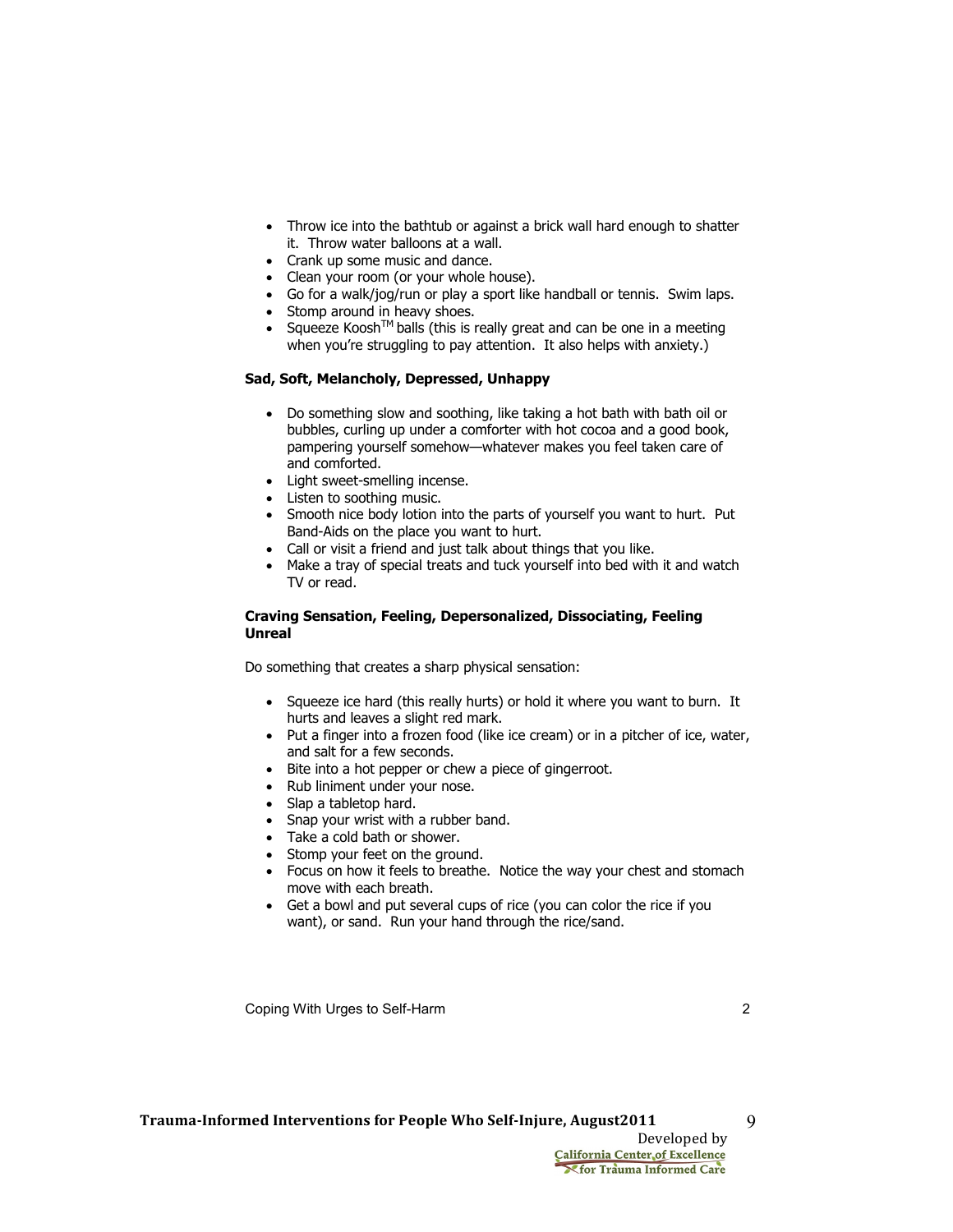#### **Wanting Focus**

- Do a task (a computer game like Tetris, writing a computer program, needlework, etc.) that is exacting and requires focus and concentration.
- Eat a raisin mindfully. Pick it up, noticing how it feels in your hand. Look at it carefully; see the asymmetries and think about the changes the grape went through. Roll the raisin in your fingers and notice the texture; try to describe it. Bring the raisin up to your mouth, paying attention to how it feels to move your hand that way. Smell the raisin; what does it remind you of? How does a raisin smell? Notice that you're beginning to salivate, and see how that feels. Open your mouth and put the raisin in, taking time to think about how the raisin feels to your tongue. Chew slowly, noticing how the texture and eve the taste of the raisin change as you chew it. Are there little seeds or stems? How is the inside different from the outside? Finally, swallow.
- Choose an object in the room. Examine it carefully and then write as detailed a description of it as you can. Include everything: size, weight, texture, shape, color, possible uses, feel, etc.
- Try coloring with crayons (okay so this one sounds child-like but it works sometimes).
- Pick a subject and research it on the web.

#### **Wanting to See Blood**

- Draw on yourself with a red felt-tip pen or lipstick.
- Take a small bottle of liquid red food coloring and warm it slightly by dropping it into a cup of hot water for a few minutes. Uncap the bottle and press its tip against the place you want to cut. Draw the bottle in a cutting motion while squeezing it slightly to let the food color trickle out.
- Draw on the areas you want to cut using ice that you've made by dropping six or seven drops of red food color into each of the ice-cube tray wells.
- Paint yourself with red tempera paint.

#### **Wanting to See Scars or Pick Scabs**

• Get a henna tattoo kit. You put the henna on as a paste and leave it overnight; the next day you can pick it off as you would a scab and it leaves an orange-red mark behind.